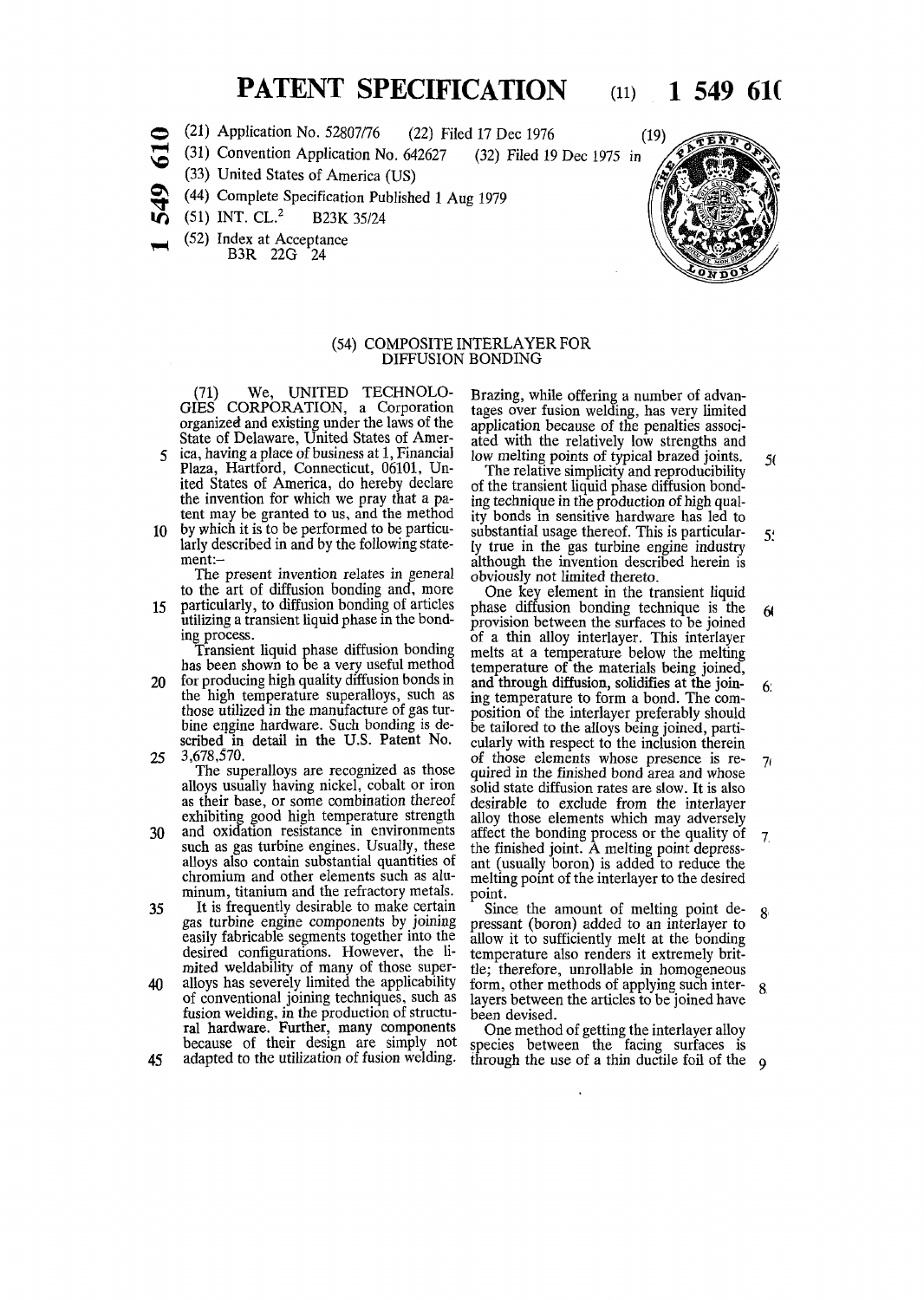type described in the U.S. Patent No. 3,753,794. Ductile interlayer foil as described in this.

According to one aspect of the invention 5 there is provided a ductile interlayer, useful

- for transient liquid phase diffusion bonding of metallic articles, interlayer comprising a melting point depressant or depressants, and a plurality of ductile lamellae, each of 10 said lamellae being free from carbides, alu-
- minides and borides. The melting point depressant is preferably chosen to have a high diffusion coefficient in the articles to be joined so that after the joint is heated above the interlayer melting point, solidification  $\frac{1}{8}$
- $15$ will occur isothermally as the concentration : of the melting point depressant in the inter layer is reduced by diffusion into the articles being joined.
- 20 In order to ensure proper bonding, and to minimize the total amount of melting point depressant in the finished bond, thin uniform interlayers are required and these are most advantageously produced by rolling to
- 25 foil form. The current commercial practice is to prepare the interlayer without the melting point depressant, and to subsequently add the melting point depressant (usually boron) to the surfaces of the foil by a diffu-30 sion process (boronizing).
	- The composition of the interlayer is preferably chosen to be as similar as possible to the articles being joined (excluding the melting point depressant) so that the
- 35 finished bond will be as similar as possible to the parent metal. Unfortunately, in some cases difficulties are encountered in the preparation of interlayers for joining the high strength superalloys because certain com-
- 40 binations of alloy constituents react and severely impair the interlayer material ductility and fabricability.

A majority of nickel base superalloys contain gamma prime as a strengthening agent,

- 45 which is an intermetallic phase of aluminum and nickel with the approximate formula NisAl (often titanium is substituted in part for the aluminum). Many superalloys contain upwards of 5% aluminum and it would
- 50 be desirable to produce interlayers with 5% (and greater) aluminum levels. Four percent is generally the upper limit for the production of homogeneous interlayers of complex alloys by rolling, and production is easier
- 55 and more consistent if the aluminum level is limited to about two percent. Any deviation of the interlayer composition (except melting point depressant) from the alloys being joined can be equalized by extended diffu-
- 60 sion heat treatments, but this is not desirable, particularly with the thicker interlayers. Also, aluminum raises the melting point of the interlayer to the point where the interlayer could not be used to join certain
- 65 alloys. Thus, from both a technical and

manufacturing standpoint, it would be desirable to be able to produce interlayers containing relatively high aluminum levels without the penalties of making the foil difficult to roll or raising the melting point exces- 70 sively.

A similar problem is presented by a combination of carbon with carbide formers such as hafnium, chromium, tantalum, niobium, titanium, zirconium, tungsten, 75 etc., which together with carbon may form brittle carbides. Current practice is to limit the percentage added of these elements in interlayers, but of course, bonds could more closely approximate the composition of the 80 parent metal if greater amounts of these elements could be incorporated into the interlayer.

Each of the lamellae of the interlayer may differ significantly in chemistry from the 85 adjacent lamellae. Each lamella is free from those combinations of elements which cause brittle phases and other problems, thus the lamellar interlayer material is relatively ductile and may be fabricated by rolling. The 90 overall composition of the interlayer (excluding the melting point depressant) is adjusted to be close to the composition of the materials being joined. This concept may be employed in several different ways including  $\theta$ 5 the following:

A. Use of two or more separate lamellae, produced by rolling, with adjacent lamellae having distinct chemical compositions. These lamellae may be stacked in sandwich 100 form to produce an interlayer of the desired thickness. Even though only two distinct compositions are required to produce the desired interlayer chemistry, it may be desirable to use several sets of the two lamel- 105 lae to reduce diffusion distances and shorten the bonding cycle, the time required to produce a homogeneous bond, especially if a thick interlayer is desired.

B. Use of an interlayer as described in A 110 above wherein the separate ductile lamellae have been bonded together, for example by co-rolling, to produce an integral lamellar interlayer material.

C. Use of one or more ductile rolled 115 lamellae with a directly applied lamella on at least one surface of the rolled interlayer. The last-mentioned lamella would usually be metallic, but might contain nonmetallic elements such as boron. For example an 120 electroless plating scheme could be used to apply a nickel boron alloy to the two surfaces of the interlayer, and the or each rolled lamella could be a (ductile) nickelchromium-aluminum alloy. The same com- 125 ments made above with reference to ductility of surface layers also apply to this embodiment.

In the above schemes boron would normally be used as the melting point depress- 130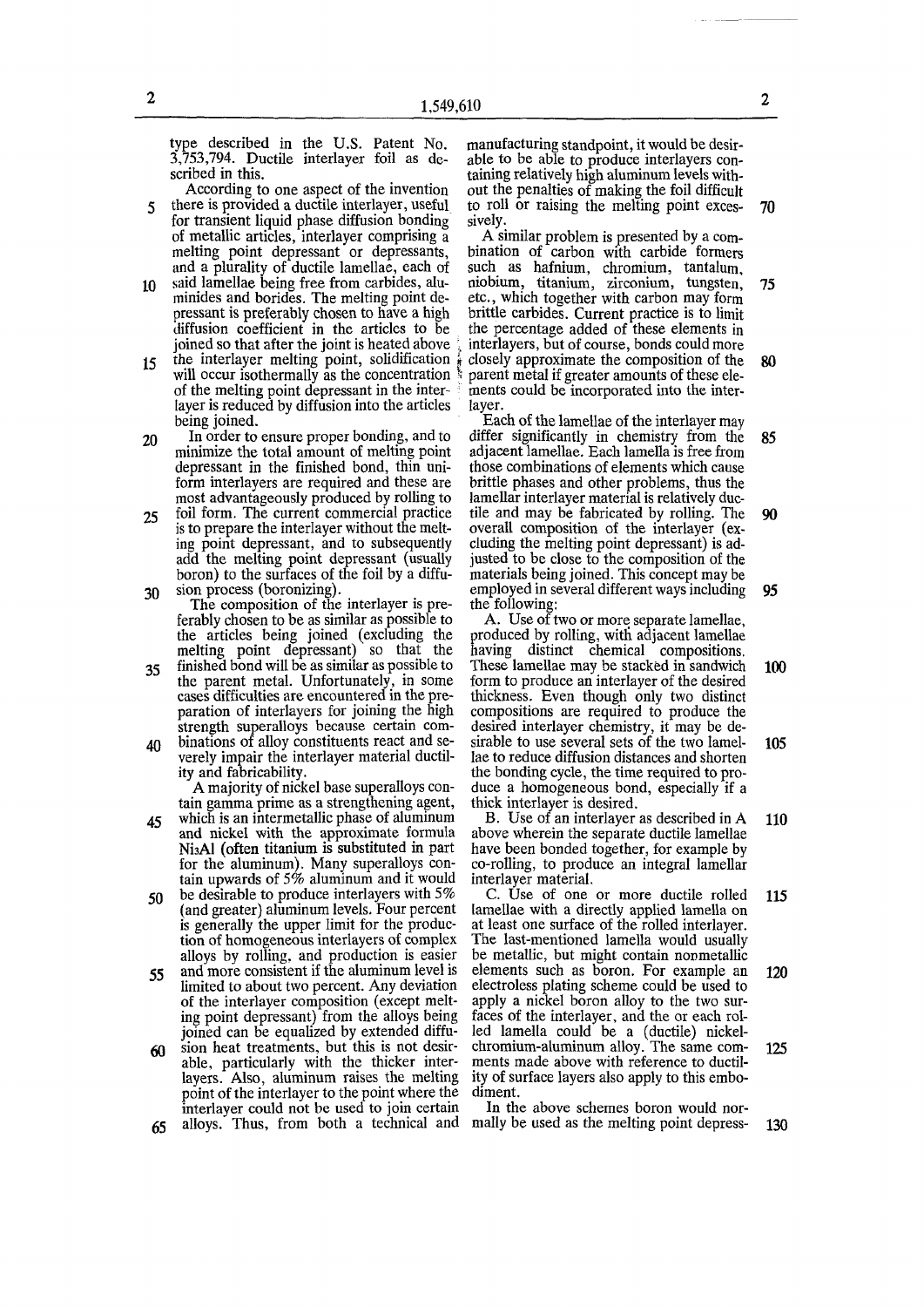$3 \hspace{1.5cm} 1,549,610$   $3$ 

ant, although other depressants might be used. The boron could be applied by conventional boronizing; by vapor deposition, either pure boron or a boron metallic mix-5 ture; or by electroless plating, for example

of a nickel boron alloy or nickel-cobaltboron alloy. Other elements include aluminum which is desirable for precipitation strengthening and might be supplied in pure

- 10 form, as part of a ductile alloy, or by various vapor deposition methods. Chromium is desirable since it lowers the melting point of some alloy interlayers, and because it increases the oxidation and corrosion resist-
- 15 ance of the bond region; chromium might be applied as part of a ductile alloy or by plating or vapor deposition. Various refractory and carbide former elements such as W, Mo, Zr and Hf are desirable for high
- 20 strength and creep resistance; these materials may also be applied as part of a ductile alloy or by plating and/or vapor deposition. In general these elements (except boron) would be desirable in substantially the same
- 25 concentration as in the base alloy, and sufficient melting point additions would be used to depress the melting point as desired.

Another embodiment of the invention which should be discussed is an embodiment

- 30 in which not all of the interlayer parts melt. For example the refractory metals such as tungsten are present in many superalloys and would be desirable in the interlayer but for the fact that they act to increase the in-
- 35 terlayer melting point. It is desirable that bonding be performed at a low temperature so that minimal metallurgical changes occur in the articles being bonded. If a three lamellae interlayer were utilized with the
- 40 central alloy lamella containing tungsten and the outer parts being fabricated from a Ni-15% Cr-3.5% B alloy melting point 1054°C), the transient liquid phase diffusion bonding process could be performed at a
- 45 temperature just slightly in excess of 1054°C. The tungsten free portions of the interlayer would melt at this temperature, and, although the tungsten containing layer would not melt it would be partially dis-
- 50 solved by the melted layers and permit satisfactory bonding. The invention excludes the arrangement of one unitary interlayer containing all of the tungsten in which the process temperature required would be much 55 greater.

Another embodiment involves the preparation of interlayers for wide gap bonding in which a lamellar interlayer is utilized to provide elements such as aluminum, titanium,

60 carbon and the refractory metals within the bond area so that homogeneous bonds can be developed with only short diffusion times. For example, one of the interlayer lamellae might have a composition close to

65 that of the parent metal.

Although the invention has been shown and described with respect to a preferred embodiment thereof, it should be understood by those skilled in the art that various changes and omissions in the form and de- 70 tail thereof may be made therein without departing from the scope of the invention.

WHAT WE CLAIM IS:-

1. A ductile interlayer, useful for transient liquid phase diffusion bonding of 75 metallic articles, interlayer comprising a melting point depressant or depressants, and a plurality of ductile lamellae, each of' said lamellae being free from carbides, aluminides and borides. 80

2. Interlayer according to claim 1 wherein no single lamella contains both carbon and a material chosen from the group consisting of hafnium, chromium, tantalum, niobium, titanium, zirconium and tungsten ' 85 and mixtures thereof.

3. Interlayer according to claim 1 or claim 2 wherein the lamellae are bonded together to form a unitary interlayer.

4. Interlayer according to any one of 90 claims 1 to 3 wherein at least one of the lamellae melts at a lower temperature than would an alloy containing all the components of the lamellar interlayer.

5. A process for producing the ductile 95 lamellar interlayer of any one of the claims 1 to 4 containing a melt depressant useful in the transient liquid phase diffusion bonding of metallic articles comprises the steps of providing a plurality of ductile lamellae and 10 bonding the lamellae together by co-rolling to produce a unitary ductile interlayer.

6. A process for producing the ductile lamellar interlayer of claim 1 useful in the transient liquid phase bonding of metallic 10: articles, the overall interlayer containing a melting point depressant and combinations of elements which form carbides, aluminides or borides, the process comprising the steps of: providing a ductile lamellar subs- 111 trate, with each ductile lamella being free from said carbides, aluminides and borides, and depositing at least'one adherent coating on the surface of the lamellar substrate.

7. Process for bonding metallic articles 11. of predetermined composition, using the transient liquid phase bonding process with the melting point depressant containing interlayer of anyone of the claims 1 to 4 comprising the steps of: 120

a. depositing at least one coating to the surfaces to be joined.

b. providing a ductile interlayer with the composition of the interlayer being different from the composition of the coating and 12! with the overall composition of the interlayer and the coating (excluding the melting point depressant) being similar to the composition of the articles to be joined.

c. placing the interlayer between the 13(